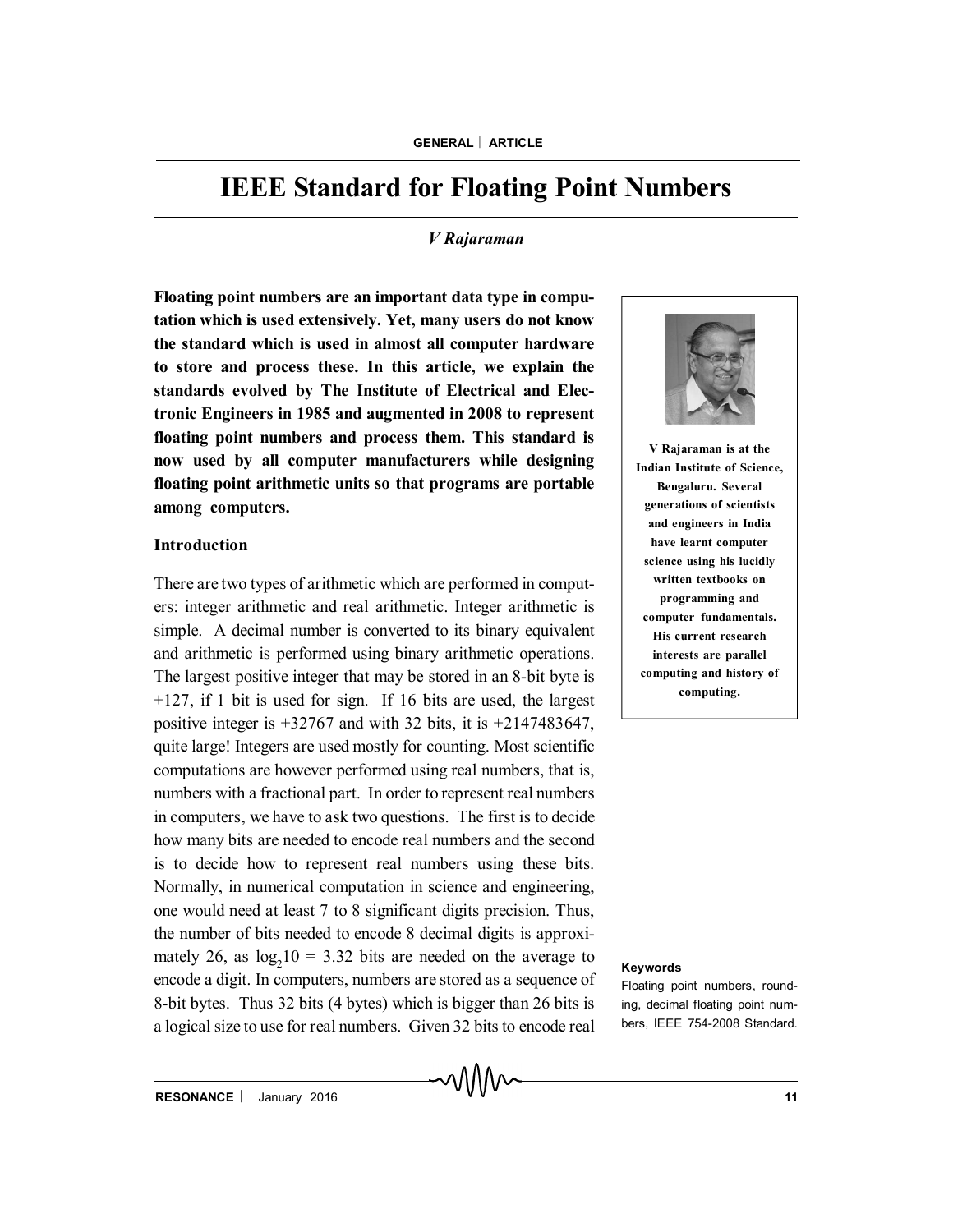**Figure 1.** Fixed point representation of real numbers in binary using 32 bits.



numbers, the next question is how to break it up into an integer part and a fractional part. One method is to divide the 32 bits into 2 parts, one part to represent an integer part of the number and the other the fractional part as shown in *Figure* 1.

In this figure, we have arbitrarily fixed the (virtual) binary point between bits 7 and 8. With this representation, called *fixed point representation,* the largest and the smallest positive binary numbers that may be represented using 32 bits are

Largest:  $+$  111 ... 1.11111111 = 1677215.998046875  $\overline{\smash{\big)}\n_{23}\smash{\big)}\n_{\text{bits}}$  8 bits Smallest:  $+000$  ...  $0.00000001 = 0.00390625$  $\overrightarrow{23 \text{ bits}}$  8 bits

## **Binary Floating Point Numbers**

This range of real numbers, when fixed point representation is used, is not sufficient in many practical problems. Therefore, another representation called *normalized floating point* representation is used for real numbers in computers. In this representation, 32 bits are divided into two parts: a part called the *mantissa* with its sign and the other called the *exponent* with its sign. The mantissa represents fractions with a non-zero leading bit and the exponent the power of 2 by which the mantissa is multiplied. This method increases the range of numbers that may be represented using 32 bits. In this method, a binary floating point number is represented by

```
(sign) \times mantissa \times 2^{\pm \text{exponent}}
```
where the sign is one bit, the mantissa is a binary fraction with a non-zero leading bit, and the exponent is a binary integer. If 32

As the range of real numbers representable with fixed point is not sufficient, normalized floating point is used to represent real numbers.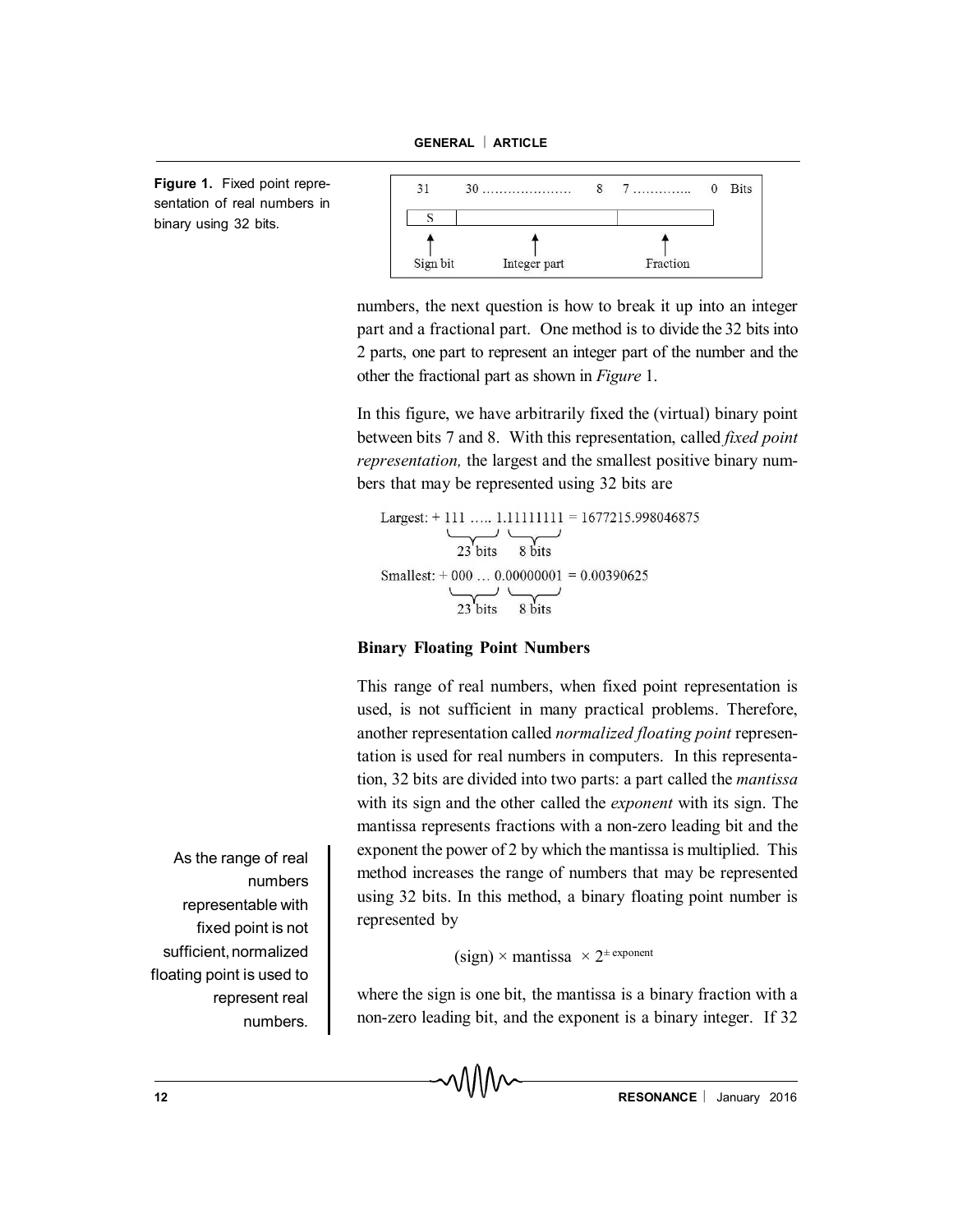bits are available to store floating point numbers, we have to decide the following:

- 1. How many bits are to be used to represent the mantissa (1 bit is reserved for the sign of the number).
- 2. How many bits are to be used for the exponent.
- 3. How to represent the sign of the exponent.

The number of bits to be used for the mantissa is determined by the number of significant decimal digits required in computation, which is at least seven. Based on experience in numerical computation, it is found that at least seven significant decimal digits are needed if results are expected without too much error. The number of bits required to represent seven decimal digits is approximately 23. The remaining 8 bits are allocated for the exponent. The exponent may be represented in sign magnitude form. In this case, 1 bit is used for sign and 7 bits for the magnitude. The exponent will range from  $-127$  to  $+127$ . The only disadvantage to this method is that there are two representations for 0 exponent:  $+ 0$  and  $- 0$ . To avoid this, one may use an *excess representation* or *biased format* to represent the exponent. The exponent has no sign in this format. The range 0 to 255 of an 8-bit number is divided into two parts 0 to 127 and 128 to 255 as shown below:

Exponent bits Negative 127 Positive

All bit strings from 0 to 126 are considered negative, exponent 127 represents 0, and values greater than 127 are positive. Thus the range of exponents is  $-127$  to  $+128$ . Given an exponent string *exp*, the value of the exponent will be taken as (*exp* –127). The main advantage of this format is a unique representation for exponent zero. With the representation of binary floating point numbers explained above, the largest floating point number which can be represented is

The number of bits to be used for the mantissa is determined by the number of significant decimal digits required in computation, which is at least seven.

The main advantage of biased exponent format is unique representation for exponent 0.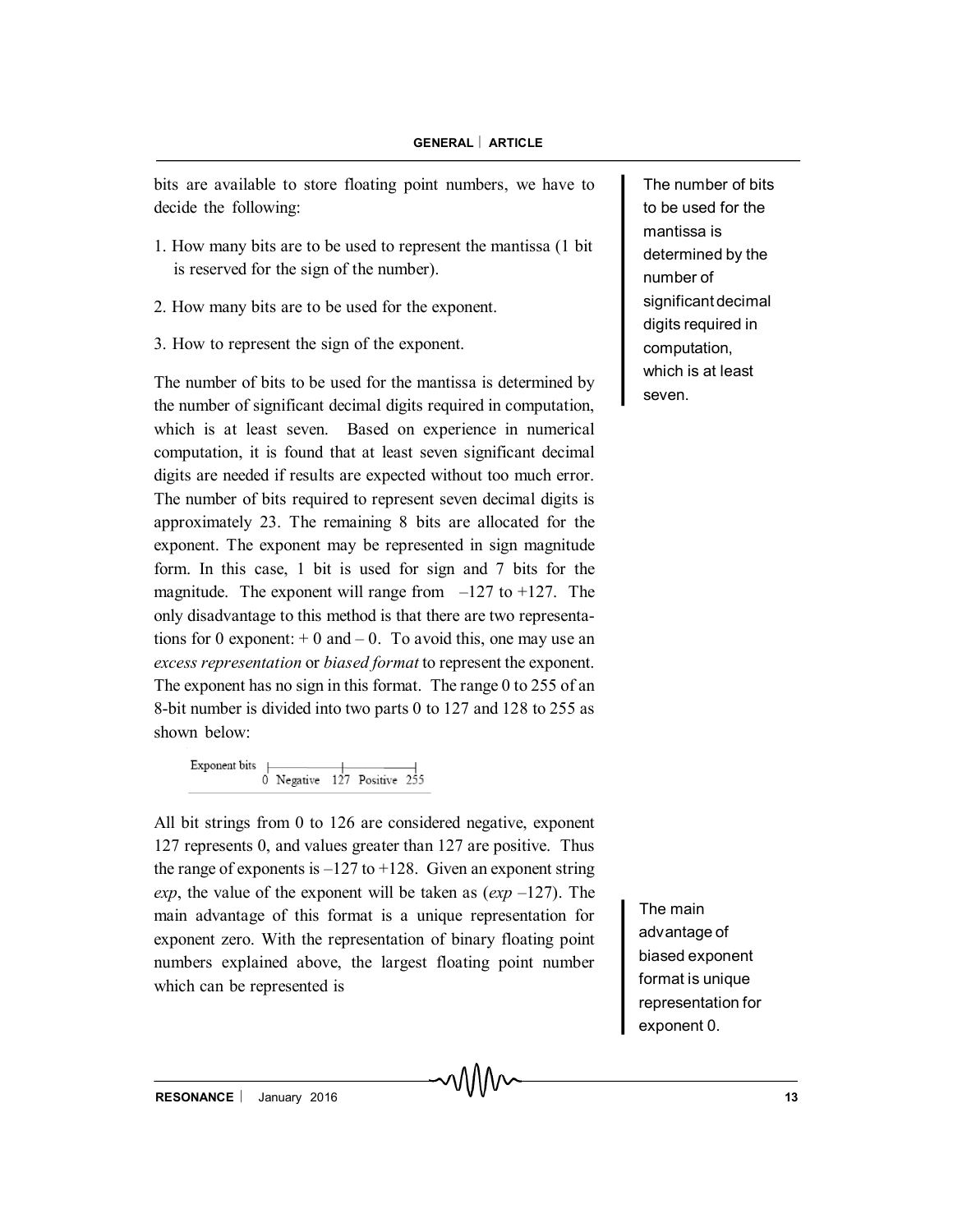$0.1111...1111 \times 2^{11111111}$  $\leftarrow$  23 bits  $\rightarrow$  $= (1 - 2^{-23}) \times 2^{255 - 127}$  $\approx 3.4 \times 10^{38}$ .

The smallest floating point number is  $0.10000...$   $00 \times 2^{-127}$  $|\leftarrow 23 \text{ bits} \rightarrow |$ 

 $\approx 0.293 \times 10^{-38}$ .

*Example.* Represent 52.21875 in 32-bit binary floating point format.

 $52.21875 = 110100.00111 = .11010000111 \times 2^6$ .

Normalized 23 bit mantissa = 0.11010000111000000000000.

As excess representation is being used for exponent, it is equal to  $127 + 6 = 133$ 

Thus the representation is

 $52.21875 = 0.11010000111 \times 2^{133} = 0.110100000111 \times 2^{10000101}.$ The 32-bit string used to store 52.21875 in a computer will thus be 01000010111010000111000000000000.

Here, the most significant bit is the sign, the next 8 bits the exponent, and the last 23 bits the mantissa.

## **IEEE Floating Point Standard 754-1985**

Floating point binary numbers were beginning to be used in the mid 50s. There was no uniformity in the formats used to represent floating point numbers and programs were not portable from one manufacturer's computer to another. By the mid 1980s, with the advent of personal computers, the number of bits used to store floating point numbers was standardized as 32 bits. A Standards Committee was formed by the Institute of Electrical and Electronics Engineers to standardize how floating point binary numbers would be represented in computers. In addition, the standard specified uniformity in rounding numbers, treating exception conditions such as attempt to divide by 0, and representation of 0 and infinity ( $\infty$ ). This standard, called IEEE Standard 754 for

Institute of Electrical and Electronics **Engineers** standardized how floating point binary numbers would be represented in computers, how these would be rounded, how 0 and  $\infty$  would be represented and how to treat exception condition such as attempt to divide by 0.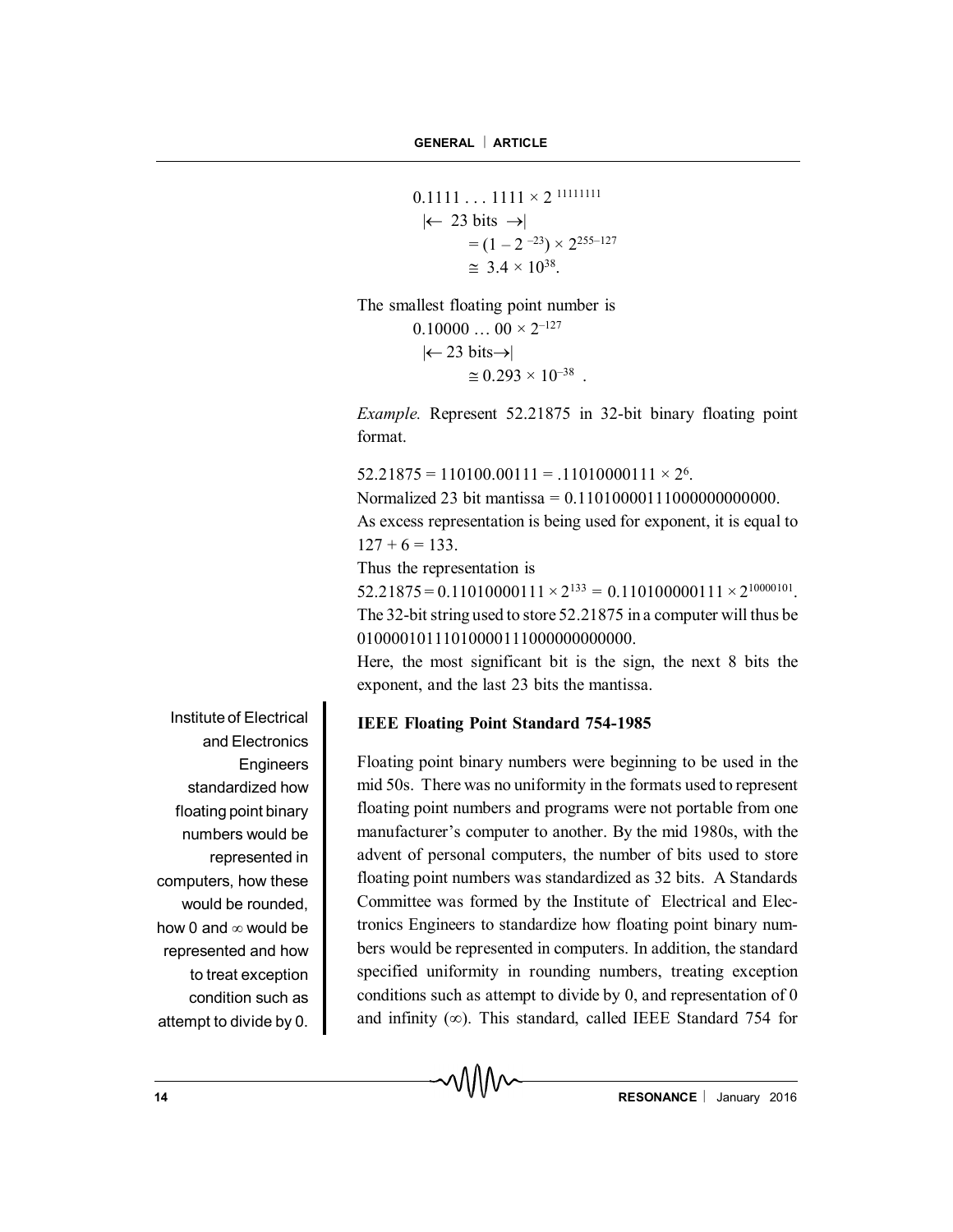floating point numbers, was adopted in 1985 by all computer manufacturers. It allowed porting of programs from one computer to another without the answers being different. This standard defined floating point formats for 32-bit and 64-bit numbers. With improvement in computer technology it became feasible to use a larger number of bits for floating point numbers. After the standard was used for a number of years, many improvements were suggested. The standard was updated in 2008. The current standard is IEEE 754-2008 version. This version retained all the features of the 1985 standard and introduced new standards for 16 and128-bit numbers. It also introduced standards for representing decimal floating point numbers. We will describe these standards later in this article. In this section, we will describe IEEE 754- 1985 Standard.

IEEE floating point representation for binary real numbers consists of three parts. For a 32-bit (called single precision) number, they are:

- 1. Sign, for which 1 bit is allocated.
- 2. Mantissa (called *significand* in the standard) is allocated 23 bits.
- 3. Exponent is allocated 8 bits. As both positive and negative numbers are required for the exponent, instead of using a separate sign bit for the exponent, the standard uses a biased representation. The value of the bias is 127. Thus an exponent 0 means that –127 is stored in the exponent field. A stored value 198 means that the exponent value is  $(198 – 127) = 71$ . The exponents  $-127$  (all 0s) and  $+128$  (all 1s) are reserved for representing special numbers which we discuss later.

To increase the precision of the significand, the IEEE 754 Standard uses a normalized significand which implies that its most significant bit is always 1. As this is implied, it is assumed to be on the left of the (virtual) decimal point of the significand. Thus in the IEEE Standard, the significand is 24 bits long – 23 bits of the significand which is stored in the memory and an implied 1 as the most significant 24th bit. The extra bit increases the number

The current standard is IEEE 754-2008 version. This version retained all the features of the 1985 standard and introduced new standards for 16-bit and128-bit numbers. It also introduced standards for representing decimal floating point numbers.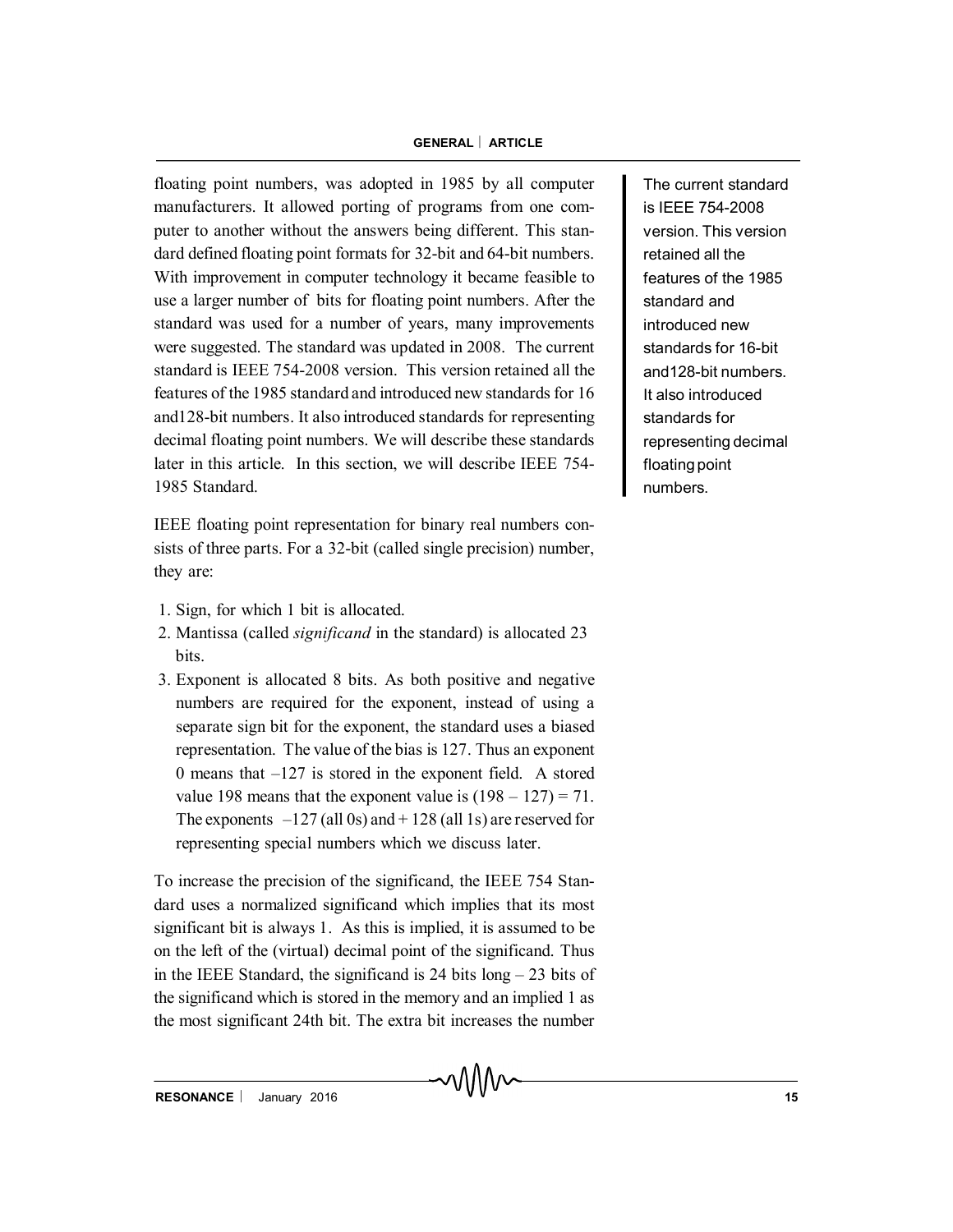**Figure 2.** IEEE 754 representation of 32-bit floating point number.

| Sign | Exponent | Significand |
|------|----------|-------------|

of significant digits in the significand. Thus, a floating point number in the IEEE Standard is

 $(-1)^s \times (1.f)_2 \times 2^{\text{exponent} - 127}$ 

where *s* is the sign bit;  $s = 0$  is used for positive numbers and *s* = 1 for representing negative numbers. *f* represents the bits in the significand. Observe that the implied 1 as the most significant bit of the significand is explicitly shown for clarity.

For a 32-bit word machine, the allocation of bits for a floating point number are given in *Figure* 2. Observe that the exponent is placed before the significand (see *Box* 1).

*Example.* Represent 52.21875 in IEEE 754 – 32-bit floating point format.  $52.21875 = 110100.00111$ 

 $= 1.1010000111 \times 2^5$ .

Normalized significand = .1010000111.

Exponent:  $(e - 127) = 5$  or,  $e = 132$ .

The bit representation in IEEE format is

|       |          | 10000100   10100001110000000000000 |
|-------|----------|------------------------------------|
| Sign  | Exponent | Significand                        |
| 1 bit | 8 bits   | 23 bits                            |

#### **Box 1.**

#### **Why does IEEE 754 standard use biased exponent representation and place it before the significand?**

Computers normally have separate arithmetic units to compute with integer operands and floating point operands. They are called FPU (Floating Point Unit) and IU (Integer Unit). An IU works faster and is cheaper to build. In most recent computers, there are several IUs and a smaller number of FPUs. It is preferable to use IUs whenever possible. By placing the sign bit and biased exponent bits as shown in *Figure* 2, operations such as  $x \le r.o.$  > *y*, where *r.o.* is a relational operator, namely,  $\ge$ ,  $\le$ ,  $\le$ ,  $\le$ , and *x*, *y* are reals, can be carried out by integer arithmetic units as the exponents are integers. Sorting real numbers may also be carried out by IUs as biased exponent are the most significant bits. This ensures lexicographical ordering of real numbers; the significand need not be considered as a fraction.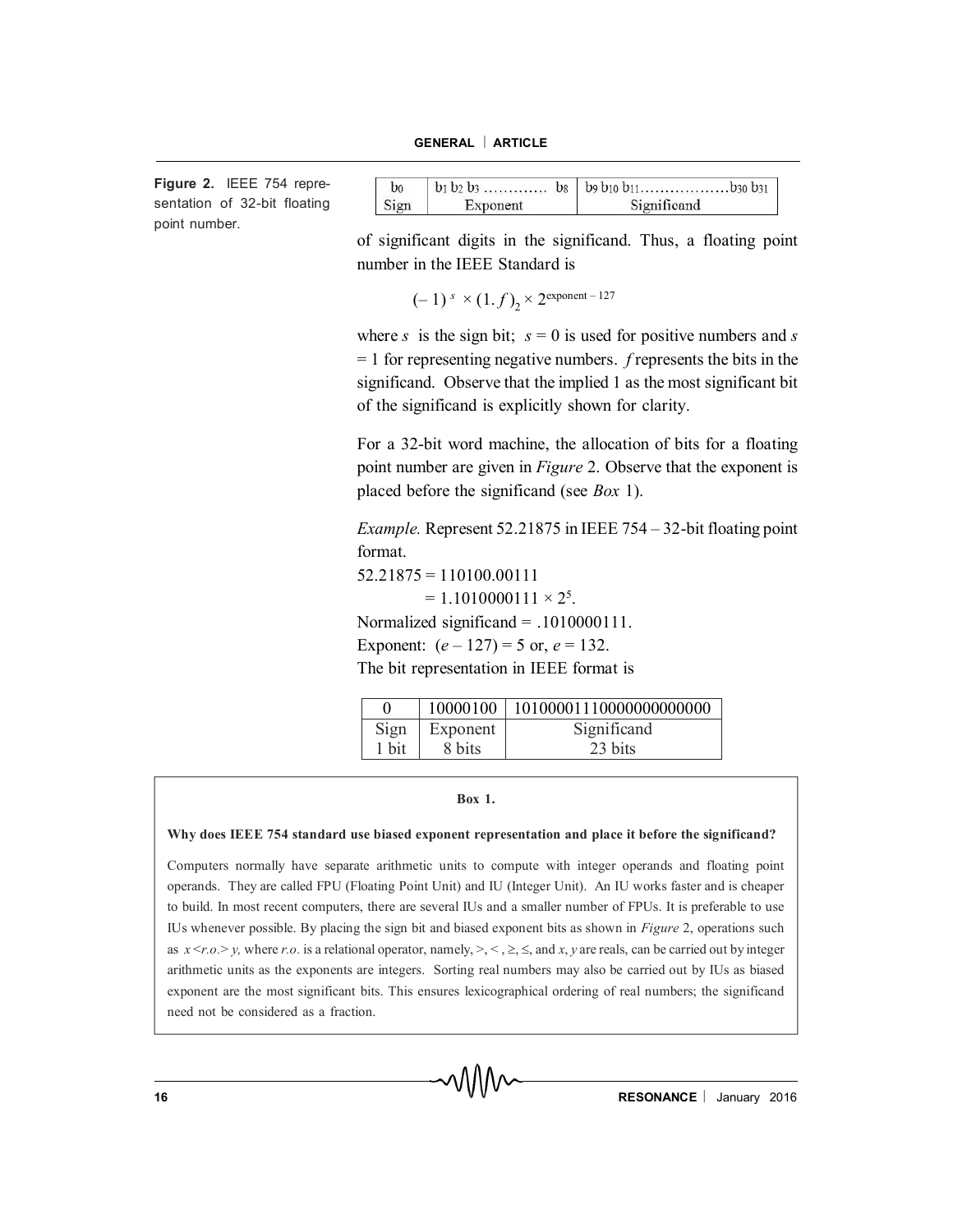## **Special Values in IEEE 754-1985 Standard (32 Bits)**

*Representation of Zero***:** As the significand is assumed to have a hidden 1 as the most significant bit, all 0s in the significand part of the number will be taken as 1.00…0. Thus zero is represented in the IEEE Standard by all 0s for the exponent and all 0s for the significand. All 0s for the exponent is not allowed to be used for any other number. If the sign bit is 0 and all the other bits 0, the number is  $+0$ . If the sign bit is 1 and all the other bits 0, it is  $-0$ . Even though  $+0$  and  $-0$  have distinct representations they are assumed equal. Thus the representations of  $+0$  and  $-0$  are:

 $+0$ 

|       |          | 00000000   0000000000000000000000000 |
|-------|----------|--------------------------------------|
| Sign  | Exponent | Significand                          |
| 1 bit | 8 bits   | 23 bits                              |

 $-0$ 

|       | 00000000 |             |
|-------|----------|-------------|
| Sign  | Exponent | Significand |
| 1 bit | 8 bits   | 23 bits     |

*Representation of Infinity***:** All 1s in the exponent field is assumed to represent infinity ( $\infty$ ). A sign bit 0 represents  $+\infty$  and a sign bit 1 represents  $-\infty$ . Thus the representations of  $+\infty$  and  $-\infty$  are:

 $+\infty$ 

| Sign  | Exponent | Significand |
|-------|----------|-------------|
| 1 bit | 8 bits   | 23 bits     |

 $-\infty$ 

|       | 11111111 | 0000000000000000000000000 |
|-------|----------|---------------------------|
| Sign  | Exponent | Significand               |
| l bit | 8 bits   | 23 bits                   |

*Representation of Non Numbers***:** When an operation is performed by a computer on a pair of operands, the result may not be mathematically defined. For example, if zero is divided by zero,

All 1s in the exponent field is assumed to represent infinity  $(\infty)$ .

As the significand is assumed to have a hidden 1 as the most significant bit, all 0s in the significand part of the number will be taken as 1.00…0. Thus zero is represented in the IEEE Standard by all 0s for the exponent and all 0s for the significand.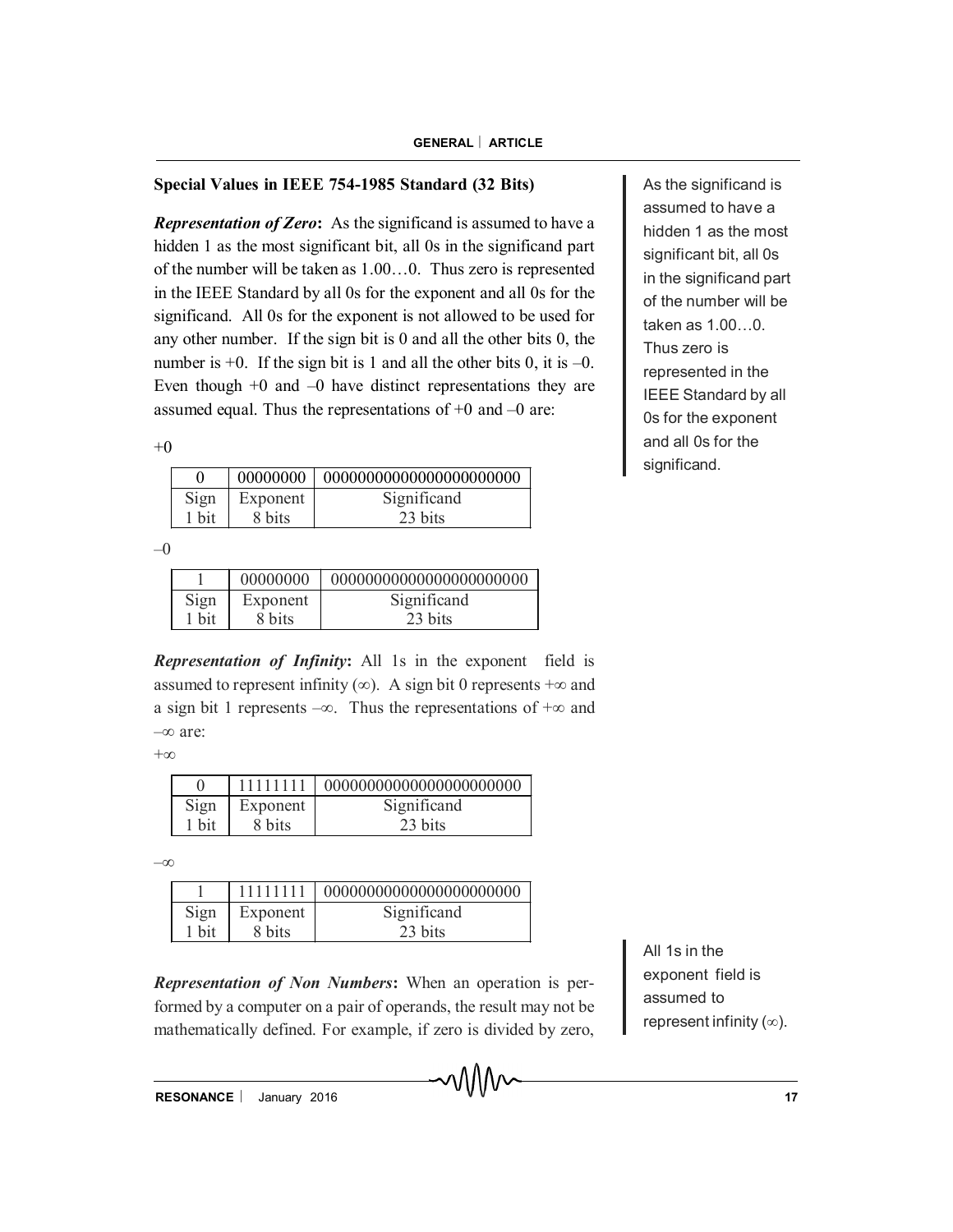When an arithmetic operation is performed on two numbers which results in an indeterminate answer, it is called NaN (Not a Number) in IEEE Standard.

the result is indeterminate. Such a result is called Not a Number (NaN) in the IEEE Standard. In fact the IEEE Standard defines two types of NaN. When the result of an operation is not defined (i.e., indeterminate) it is called a Quiet NaN (QNaN). Examples are:  $0/0$ ,  $(\infty - \infty)$ ,  $\sqrt{-1}$ . Quiet NaNs are normally carried over in the computation. The other type of NaN is called a Signalling Nan (SNaN). This is used to give an error message. When an operation leads to a floating point underflow, i.e., the result of a computation is smaller than the smallest number that can be stored as a floating point number, or the result is an overflow, i.e., it is larger than the largest number that can be stored, SNaN is used. When no valid value is stored in a variable name (i.e., it is undefined) and an attempt is made to use it in an arithmetic operation, SNaN would result. QNaN is represented by 0 or 1 as the sign bit, all 1s as exponent, and a 0 as the left-most bit of the significand and at least one 1 in the rest of the significand. SNaN is represented by 0 or 1 as the sign bit, all 1s as exponent, and a 1 as the left-most bit of the significand and any string of bits for the remaining 22 bits. We give below the representations of QNaN and SNaN.

QNaN

| $0 \text{ or } 1$ | 11111111 |             |
|-------------------|----------|-------------|
| Sign              | Exponent | Significand |
| 1 bit             | 8 bits   | 23 bits     |

The most significant bit of the significand is 0. There is at least one 1 in the rest of the significand.

SNaN

| $0 \text{ or } 1$ | 1111111   1 | 10000000000001000000000 |
|-------------------|-------------|-------------------------|
| Sign              | Exponent    | Significand             |
| 1 bit             | 8 bits      | 23 bits                 |

The most significant bit of the significand is 1. Any combination of bits is allowed for the other bits of the significand.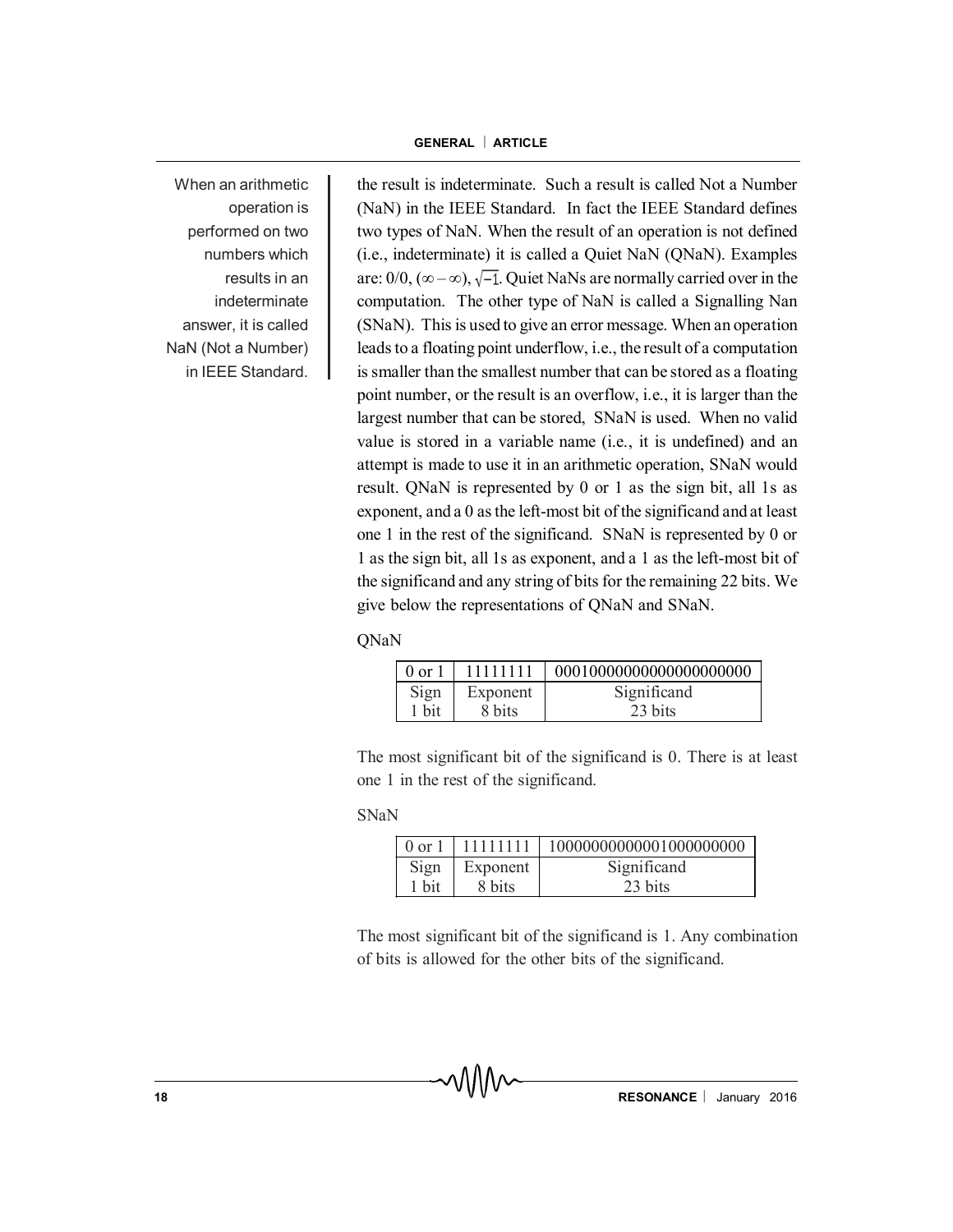## *Largest and Smallest Positive Floating Point Numbers***:**

Largest Positive Number

|       |          | 11111110   11111111111111111111111 |
|-------|----------|------------------------------------|
| Sign  | Exponent | Significand                        |
| 1 bit | 8 bits   | 23 bits                            |

Significand:  $1111... 1 = 1 + (1 - 2^{-23}) = 2 - 2^{-23}$ .

Exponent:  $(254 - 127) = 127$ .

Largest Number =  $(2 - 2^{-23}) \times 2^{127} \approx 3.403 \times 10^{38}$ .

If the result of a computation exceeds the largest number that can be stored in the computer, then it is called an *overflow*.

Smallest Positive Number

|       |          | 00000001   000000000000000000000000 |
|-------|----------|-------------------------------------|
| Sign  | Exponent | Significand                         |
| 1 bit | 8 bits   | 23 bits                             |

Significand  $= 1.0$ .

Exponent =  $1 - 127 = -126$ .

The smallest normalized number is  $= 2^{-126} \approx 1.1755 \times 10^{-38}$ .

*Subnormal Numbers***:** When all the exponent bits are 0 and the leading hidden bit of the siginificand is 0, then the floating point number is called a *subnormal number.* Thus, one logical representation of a subnormal number is

 $(-1)^s \times 0.f \times 2^{-127}$  (all 0s for the exponent).

where *f* has at least one 1 (otherwise the number will be taken as 0). However, the standard uses –126, i.e., bias +1 for the exponent rather than –127 which is the bias for some not so obvious reason, possibly because by using  $-126$  instead of  $-127$ , the gap between the largest subnormal number and the smallest normalized number is smaller.

The largest subnormal number is  $0.999999988 \times 2^{-126}$ . It is close to the smallest normalized number  $2^{-126}$ .

When all the exponent bits are 0 and the leading hidden bit of the siginificand is 0, then the floating point number is called a *subnormal number.*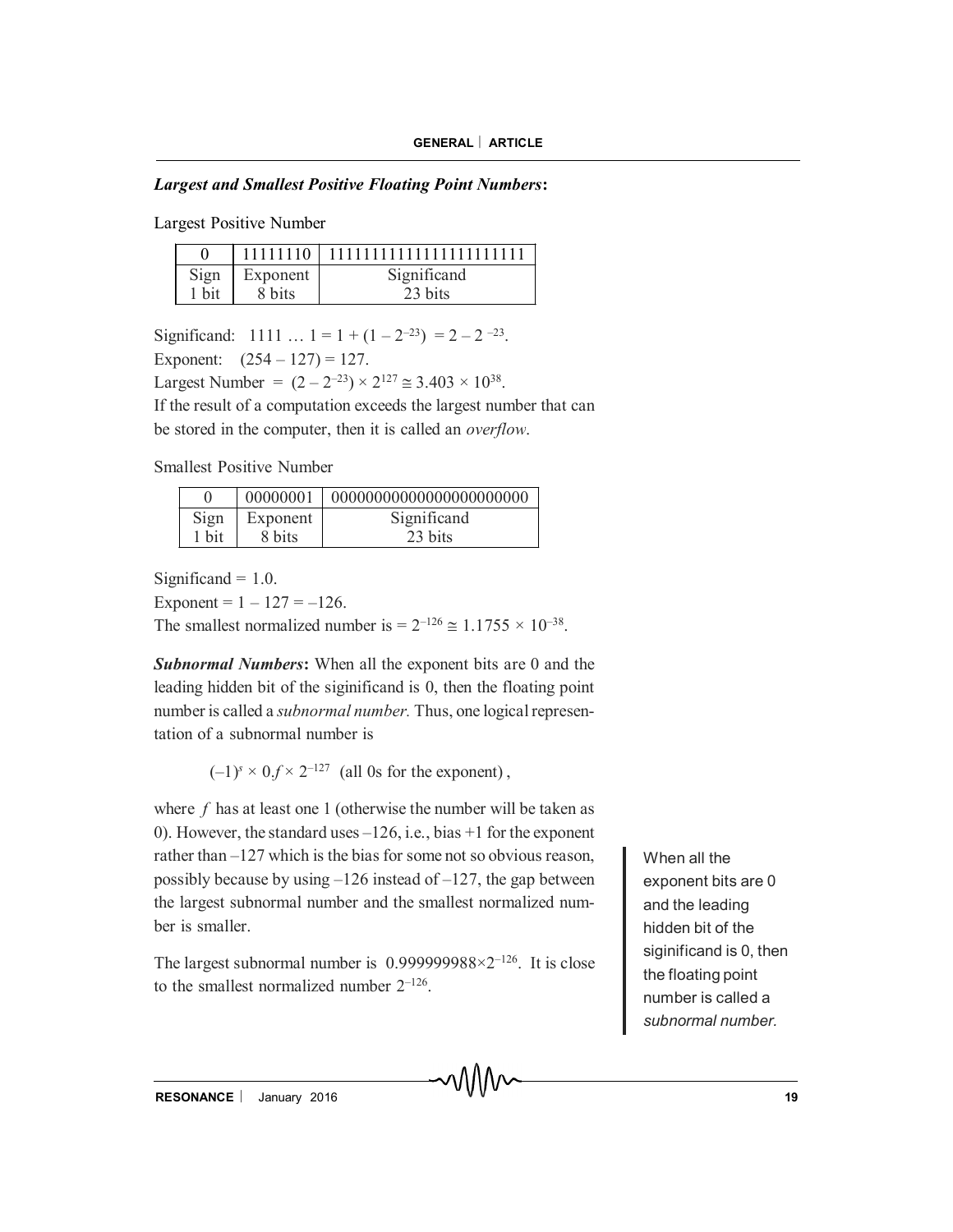By using subnormal numbers, underflow which may occur in some calculations are gradual.

The smallest positive subnormal number is

|       | 00000000 | 000000000000000000000001 |
|-------|----------|--------------------------|
| Sign  | Exponent | Significand              |
| 1 bit | 8 bits   | 23 bits                  |

the value of which is  $2^{-23} \times 2^{-126} = 2^{-149}$ .

A result that is smaller than the smallest number that can be stored in a computer is called an *underflow.*

You may wonder why subnormal numbers are allowed in the IEEE Standard. By using subnormal numbers, underflow which may occur in some calculations are gradual. Also, the smallest number that could be represented in a machine is closer to zero. (See *Box* 2.)

#### **Box 2. Machine Epsilon and Dwarf**

In any of the formats for representing floating point numbers, *machine epsilon* is defined as the difference between 1 and the next larger number that can be stored in that format. For example, in 32-bit IEEE format with a 23-bit significand, the machine epsilon is  $2^{-23} = 1.19 \times 10^{-7}$ . This essentially tells us that the precision of decimal numbers stored in this format is 7 digits. The term precision and accuracy are not the same. Accuracy implies correctness whereas precision does not. For 64-bit representation of IEEE floating point numbers the significand length is 52 bits. Thus, machine epsilon is  $2^{-52} = 2.22 \times 10^{-16}$ . Therefore, decimal calculations with 64 bits give 16 digit precision. This is a conservative definition used by industry. In MATLAB, machine epsilon is as defined above. However, academics define machine epsilon as the upper bound of the relative error when numbers are rounded. Thus, for 32-bit floating point numbers, the machine epsilon is  $2^{-23}/2 \approx 5.96 \times 10^{-8}$ .

The machine epsilon is useful in iterative computation. When two successive iterates differ by less than  $|epsilon|$ one may assume that the iteration has converged. The IEEE Standard does not define machine epsilon.

*Tiny or dwarf* is the minimum subnormal number that can be represented using the specified floating point format. Thus, for IEEE 32-bit format, it is

|       | 00000000 | 00000000000000000000001 |
|-------|----------|-------------------------|
| Sign  | Exponent | Significand             |
| 1 bit | 8 bits   | 23 bits                 |

whose value is:  $2^{-126-23} = 2^{-149} \approx 1.4 \times 10^{-45}$ . Any number less than this will signal underflow. The advantage of using subnormal numbers is that underflow is gradual as was stated earlier.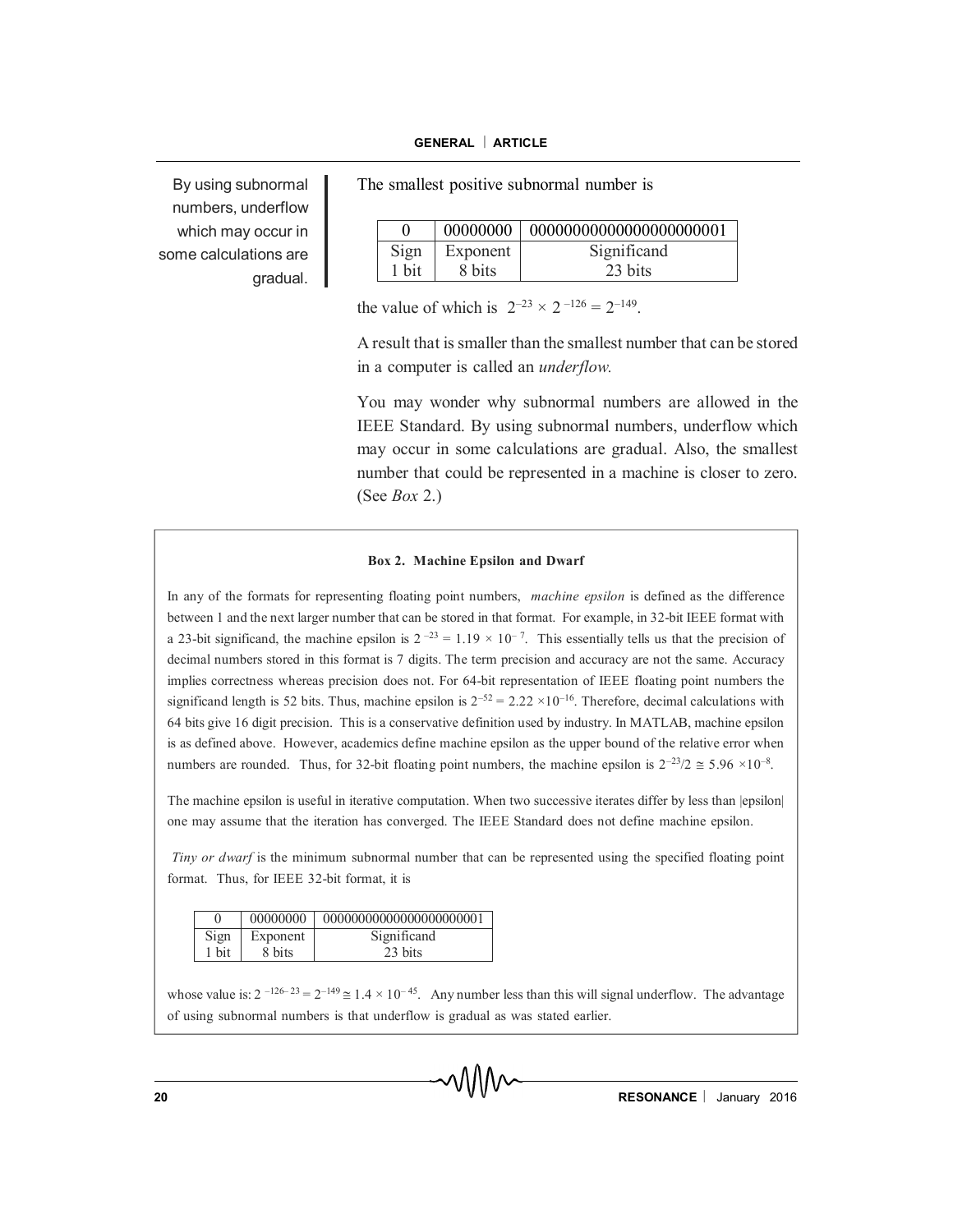When a mathematical operation such as add, subtract, multiply, or divide is performed with two floating point numbers, the significand of the result may exceed 23 bits after the adjustment of the exponent. In such a case, there are two alternatives. One is to truncate the result, i.e., ignore all bits beyond the 32nd bit. The other is to round the result to the nearest significand. For example, if a significand is 0.110 .. 01 and the overflow bit is 1, a rounded value would be 0.111 … 10. In other words, if the first bit which is truncated is 1, add 1 to the least significant bit, else ignore the bits. This is called *rounding upwards*. If the extra bits are ignored, it is called *rounding downwards*. The IEEE Standard suggests to hardware designers to get the best possible result while performing arithmetic that are *reproducible* across different manufacturer's computers using the standard. The Standard suggests that in the equation

$$
c = a <\!>op
$$

where *a* and *b* are operands and  $\langle op \rangle$  an arithmetic operation, the result *c* should be as if it was computed exactly and then rounded. This is called *correct rounding*.

**Table 1.** IEEE 754-85 floating point standard. We use *f* to represent the significand, *e* to represent the exponent, *b* the bias of the exponent, and  $\pm$  for the sign.

| Value                             | Sign       | <b>Exponent (8 bits)</b> | Significand (23 bits)        |                          |
|-----------------------------------|------------|--------------------------|------------------------------|--------------------------|
| $+0$                              | $\Omega$   | 00000000                 | $00 \ldots 00$               | $\text{(all 23 bits 0)}$ |
| $-0$                              |            | 00000000                 | $00 \ldots 00$               | $\text{(all 23 bits 0)}$ |
| + 1. $f \times 2^{(e - b)}$       | $\Omega$   | 00000001to               | $a \ a \  \ a \ a$           | $(a = 0 \text{ or } 1)$  |
| $e$ exponent, $b$ bias            |            | 11111110                 |                              |                          |
| $-1.f \times 2^{(e-b)}$           |            | 00000001to               | $a \, a \, \ldots \, a \, a$ | $(a = 0 \text{ or } 1)$  |
|                                   |            | 11111110                 |                              |                          |
| $+ \infty$                        | $\theta$   | 11111111                 | 00000                        | $\text{(all 23 bits 0)}$ |
| $-\infty$                         |            | 11111111                 | 00000                        | $\text{(all 23 bits 0)}$ |
| SNaN                              | $0$ or $1$ | 11111111                 | $00001$ to                   | leading bit 0            |
|                                   |            |                          | 01111                        | (at least one 1 in       |
|                                   |            |                          |                              | the rest)                |
| QNaN                              | $0$ or $1$ | 11111111                 | 100010                       | leading bit 1            |
| Positive subnormal                | $\Omega$   | 00000000                 | $00001$ to                   | (at least one 1)         |
| $0.f \times 2^{x+1-b}$<br>$(x$ is |            |                          | 11111                        |                          |
| the<br>number<br>of               |            |                          |                              |                          |
| in<br>leading<br>0s               |            |                          |                              |                          |
| significand)                      |            |                          |                              |                          |

In *Tables* 1 and 2, we summarise the discussions in this section.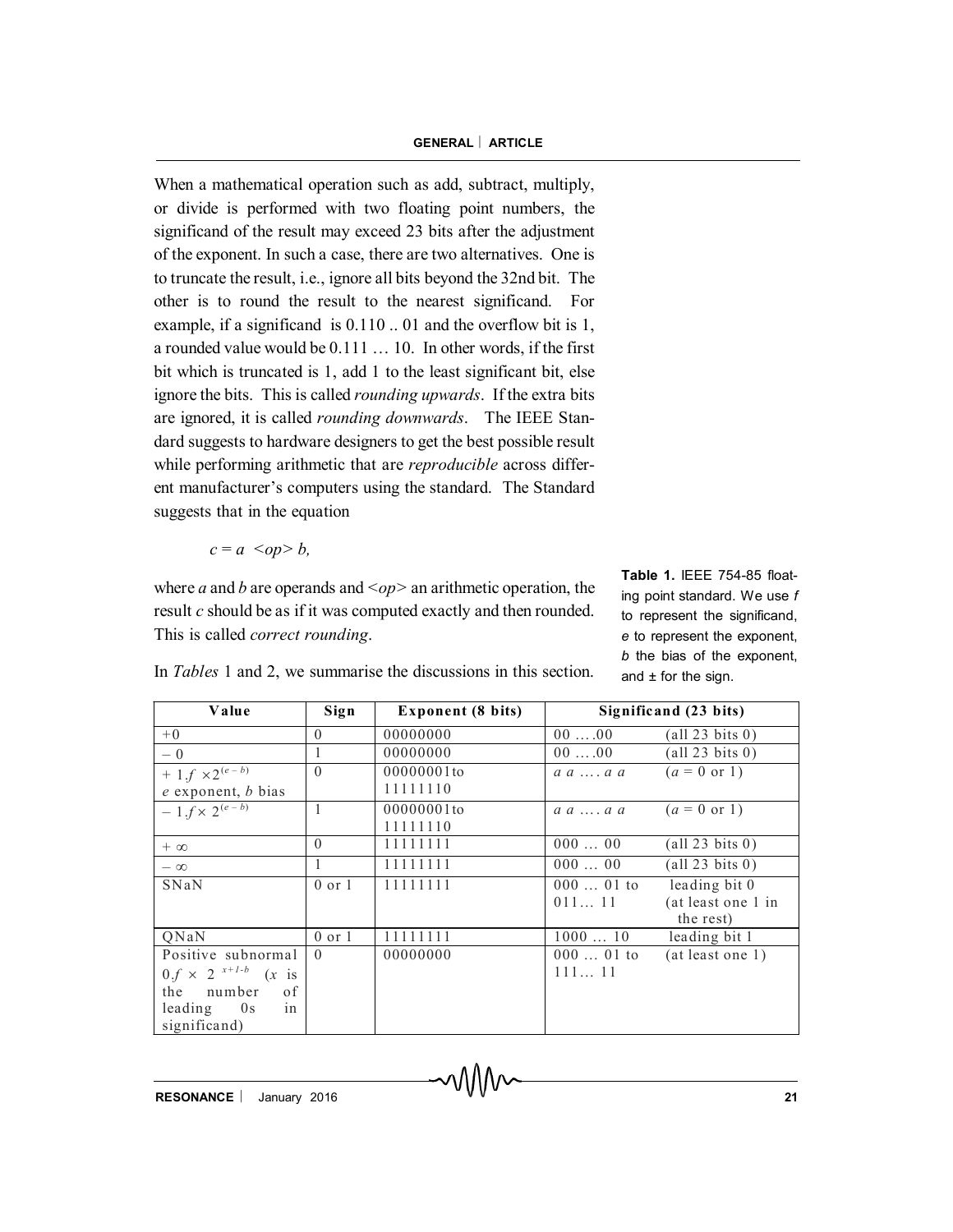**Table 2.** Operations on special numbers. All NaNs are Quiet NaNs.

| Operation                 | <b>Result</b> | Operation                 | <b>Result</b> |
|---------------------------|---------------|---------------------------|---------------|
| $n \neq \infty$           |               | $\pm$ 0 / $\pm$ 0         | NaN           |
| $\pm \infty / \pm \infty$ | $\pm \infty$  | $\infty - \infty$         | NaN           |
| $\pm n/0$                 | $\pm \infty$  | $\pm \infty / \pm \infty$ | NaN           |
| $\infty + \infty$         | $\infty$      | $\pm \infty \times 0$     | NaN           |
|                           |               |                           |               |

#### **IEEE 754 Floating Point 64-Bit Standard – 1985**

The IEEE 754 floating point standard for 64-bit (called double precision) numbers is very similar to the 32-bit standard. The main difference is the allocation bits for the exponent and the significand. With 64 bits available to store floating point numbers, there is more freedom to increase the significant digits in the significand and increase the range by allocating more bits to the exponent. The standard allocates 1 bit for sign, 11 bits for the exponent, and 52 bits for the significand. The exponent uses a biased representation with a bias of 1023. The representation is shown below:

| Sign  | Exponent | Significand |
|-------|----------|-------------|
| 1 bit | 11 bits  | 52 bits     |

A number in this standard is thus

 $(-1)^s \times (1.f) \times 2^{\text{(exponent - 1023)}}$ ,

where  $s = \pm 1$ , and f is the value of the significand.

The largest positive number which can be represented in this standard is

|      |          | 1111<br>    |
|------|----------|-------------|
| Sign | Exponent | Significand |
| bit  | 11 bits  |             |

which is  $= (2 - 2^{-52}) \times 2^{(2046 - 1023)} = (2 - 2^{-52}) \times 2^{1023} \approx 10^{3083}$ . The smallest positive number that can be represented using 64

With 64 bits available to store floating point numbers, there is more freedom to increase the significant digits in the significand and increase the range by allocating more bits to the exponent. The standard allocates 1 bit for sign, 11 bits for the exponent, and 52 bits for the significand.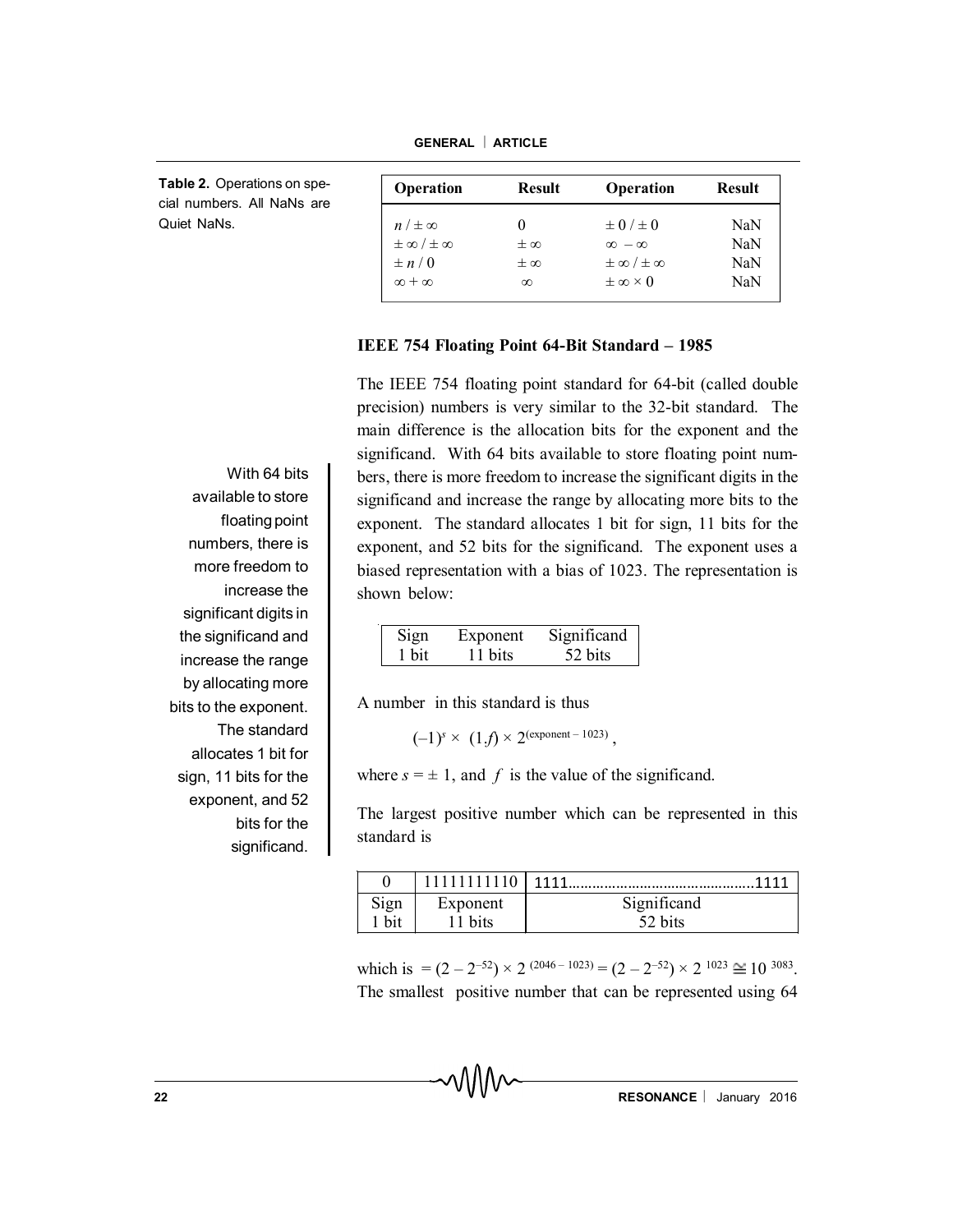bits using this standard is

|       | 00000000001 |             |
|-------|-------------|-------------|
| Sign  | Exponent    | Significand |
| 1 bit | 11 bits     | 52 bits     |

whose value is  $2^{1-1023} = 2^{-1022}$ .

The definitions of  $\pm 0$ ,  $\pm \infty$ , QNaN, SNaN remain the same except that the number of bits in the exponent and significand are now 11 and 52 respectively. Subnormal numbers have a similar definition as in 32-bit standard.

## **IEEE 754 Floating Point Standard – 2008**

This standard was introduced to enhance the scope of IEEE 754 floating point standard of 1985. The enhancements were introduced to meet the demands of three sets of professionals:

- 1. Those working in the graphics area.
- 2. Those who use high performance computers for numeric intensive computations.
- 3. Professionals carrying out financial transactions who require exact decimal computation.

This standard has not changed the format of 32- and 64-bit numbers. It has introduced floating point numbers which are 16 and 128 bits long. These are respectively called half and quadruple precision. Besides these, it has also introduced standards for floating point decimal numbers.

## **The 16-Bit Standard**

The 16-bit format for real numbers was introduced for pixel storage in graphics and not for computation. (Some graphics processing units use the 16-bit format for computation.) The 16 bit format is shown in *Figure* 3.

| bo    | $b_1$ $b_2$ $b_3$ $b_4$ $b_5$ | $b_6 b_7 b_8 b_9 b_{10} \dots b_{14} b_{15}$ |
|-------|-------------------------------|----------------------------------------------|
| Sign  | Exponent                      | Significand                                  |
| 1 bit | 5 bits                        | 10 bits                                      |

IEEE 2008 Standard has introduced standards for 16-bit and 128-bit floating point numbers. It has also introduced standards for floating point decimal numbers.

The 16-bit format for real numbers was introduced for pixel storage in graphics and not for computation.

**Figure 3.** Representation of 16-bit floating point numbers.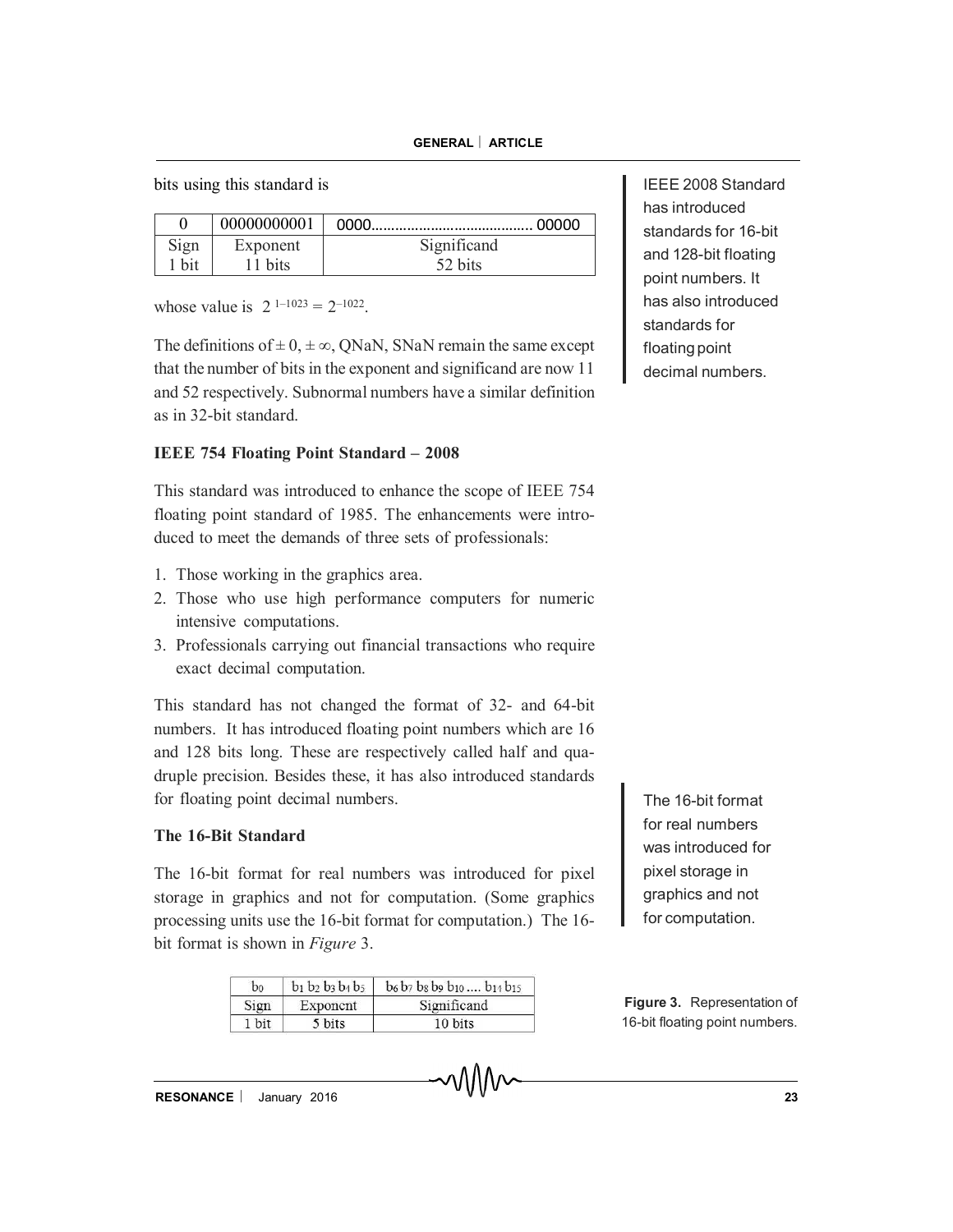With 16-bit representation, 5 bits are used for the exponent and 10 bits for the significand. Biased exponent is used with a bias of 15. Thus the exponent range is:  $-14$  to  $+15$ . Remember that all 0s and all 1s for the exponent are reserved to represent 0 and  $\infty$ , respectively.

The maximum positive integer that can be stored is

 $+ 1.111...1 \times 2^{15} = 1 + (1 - 2^{-11}) \times 2^{15} = (2 - 2^{-11}) \times 2^{15}$  $\approx 65504$ 

The minimum positive number is

 $+ 1.000...$   $0 \times 2^{-14} = 2^{-14} = 0.61 \times 10^{-4}$ .

The minimum subnormal 16-bit floating point number is

$$
2^{-24} \cong 5.96 \times 10^{-8}.
$$

The definitions of  $\pm 0$ ,  $\pm \infty$ , NaN, and SNaN follow the same ideas as in 32-bit format.

#### **The 128-Bit Standard**

With improvements in computer technology, using 128 bits to represent floating point numbers has become feasible. This is sometimes used in numeric-intensive computation, where large rounding errors may occur. In this standard, besides a sign bit, 14 bits are used for the exponent, and 113 bits are used for the significand. The representation is shown in *Figure* 4.

A number in this standard is

 $(-1)^s \times (1.f) \times 2^{(exponent - 16384)}.$ 

| Exponent | Significand |
|----------|-------------|
|          |             |

With improvements in computer technology, using 128 bits to represent floating point numbers has become feasible. This is sometimes used in numeric-intensive computation, where large rounding errors may occur.

**Figure 4.** Representation of 128-bit floating point number.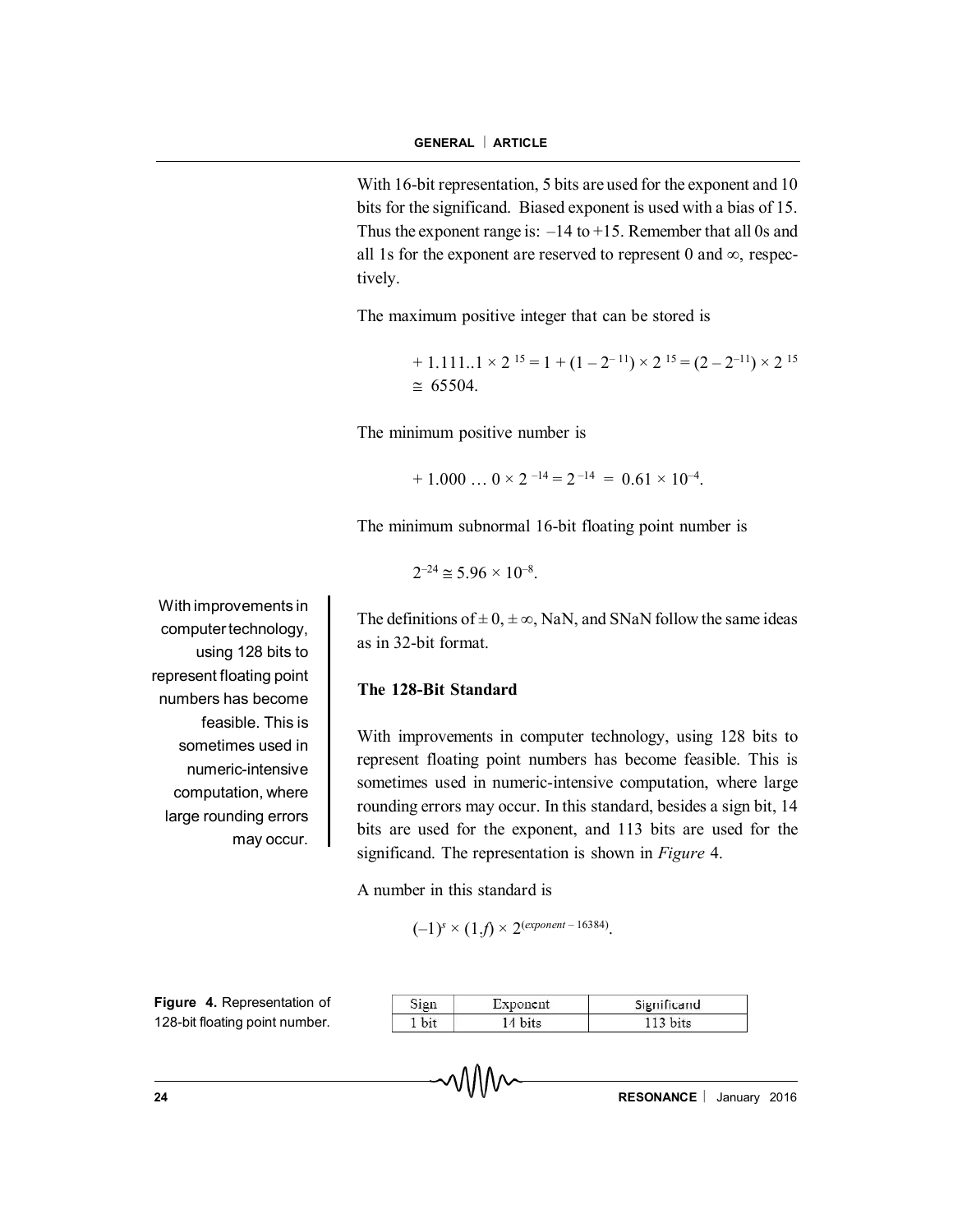The largest positive number which can be represented in this format is:

|      | .        | 111<br>.    |
|------|----------|-------------|
| Sign | Exponent | Significand |
|      | 4 bits   | 113 bits    |

which equals  $(1 - 2^{-113}) \times 2^{16383} = \approx 10^{4932}$ .

The smallest normalized positive number which can be represented is

 $2^{1-16383} = 2^{-16382} \approx 10^{-4931}.$ 

A subnormal number is represented by

$$
(-1)^s \times 0.f \times 2^{-16382}
$$
.

The smallest positive subnormal number is

 $2^{-16382-113} = 2^{-16485}.$ 

The definitions of  $\pm 0$ ,  $\pm \infty$ , and QNaN, and SNaN are the same as in the 1985 standard except for the increase of bits in the exponent and significand. There are other minor changes which we will not discuss.

## **The Decimal Standard**

The main motivation for introducing a decimal standard is the fact that a terminating decimal fraction need not give a terminating binary fraction. For example,  $(0.1)_{10} = (0.00011 \ (0011)$ recurring)<sub>2</sub>. If one computes  $100000000 \times 0.1$  using binary arithmetic and rounding the non-terminating binary fraction up to the next larger number, the answer is: 10000001.490116 instead of 10000000. This is unacceptable in many situations, particularly in financial transactions. There was a demand from professionals carrying out financial transactions to introduce a standard for representing decimal floating point numbers. Decimal floating point numbers are not new. They were available in COBOL. There was, however, no standard and this resulted in non-portable programs. IEEE 754-2008 has thus introduced a standard for

The main motivation for introducing a decimal standard is the fact that a terminating decimal fraction need not give a terminating binary fraction.

There was a demand from professionals carrying out financial transactions to introduce a standard for representing decimal floating point numbers.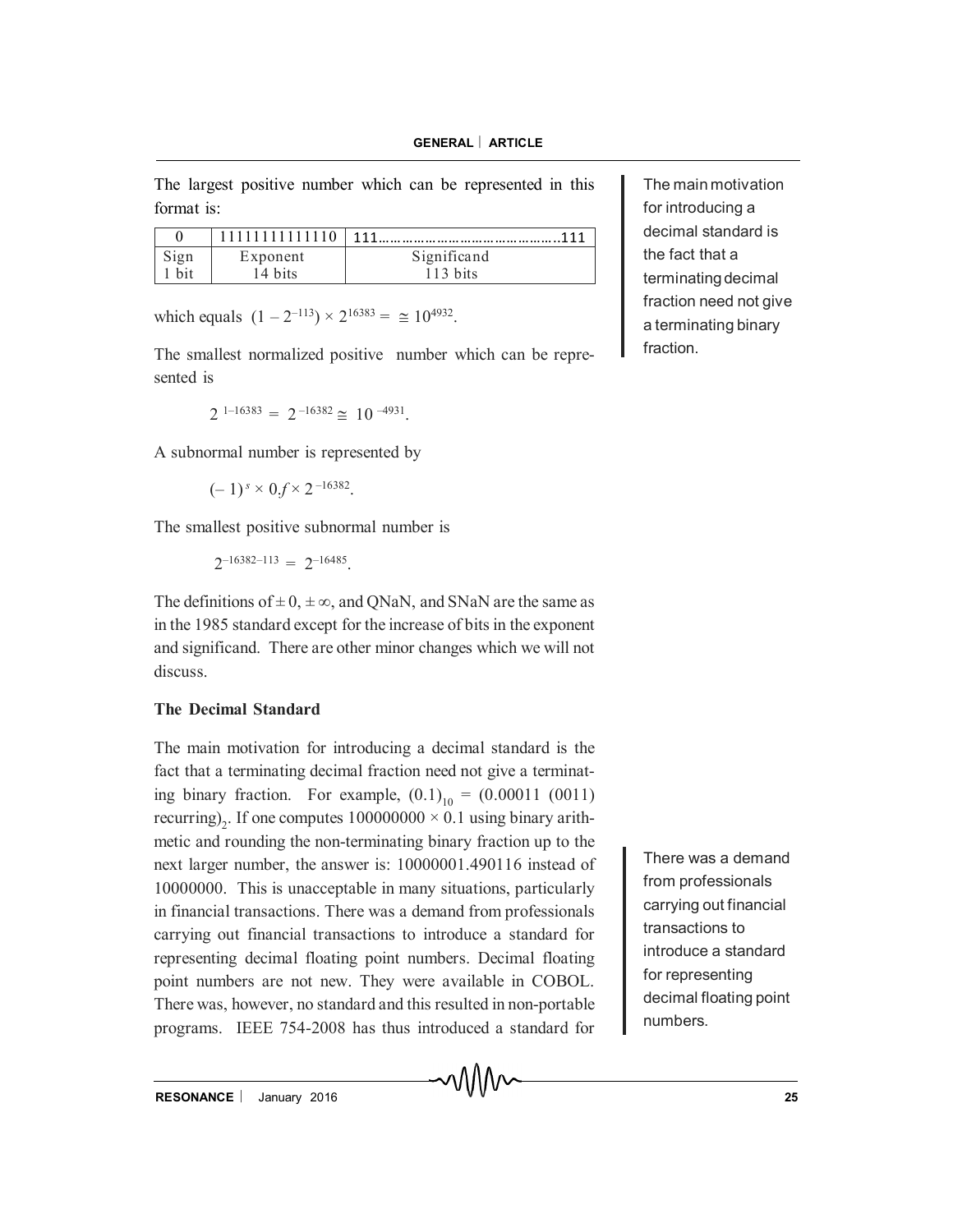decimal floating point numbers to facilitate portability of programs.

## *Decimal Representation*

The idea of encoding decimal numbers using bits is simple. For example, to represent 0.1 encoded (not converted) to binary, it is written as  $0.1 \times 10^0$ . The exponent instead of being interpreted as a power of 2 is now interpreted as a power of 10. Both the significand and the exponent are now integers and their binary representations have a finite number of bits. One method of representing  $0.1 \times 10^0$  using this idea in a 32-bit word is shown in *Figure* 5.

We have assumed an 8-bit binary exponent in biased form. In this representation, there is no hidden 1 in the significand. The significand is an integer. (Fractions are represented by using an appropriate power of 10 in the exponent field.) For example, .000753658 will be written as  $0.753658 \times 10^{-3}$  and 753658, an integer, will be converted to binary and stored as the significand. The power of 10, namely  $-3$ , will be an integer in the exponent part.

The IEEE Standard does not use this simple representation. This is due to the fact that the largest decimal significand that may be represented using this method is 0.8388607.

It is preferable to obtain 7 significant digits, i.e., significand up to 0.9999999. The IEEE Standard achieves this by borrowing some bits from the exponent field and reducing the range of the exponent. In other words, instead of maximum exponent of 128, it is reduced to 96 and the bits saved are used to increase the significant digits in the significand. The coding of bits is as shown in *Figure* 6.

**Figure 5.** Representation of decimal floating point numbers.

**Figure 6.** Representation of 32-bit floating point numbers in IEEE 2008 Standard.

| 0     | 01111110 | 00000000000000000000001 |
|-------|----------|-------------------------|
| Sign  | Exponent | Significand             |
| 1 bit | 8 bits   | 23 bits                 |

|       |        | Sign   Combination Bits   Exponent Continuation   Coefficient |  |
|-------|--------|---------------------------------------------------------------|--|
| 1 bit | 5 bits | 6 bits                                                        |  |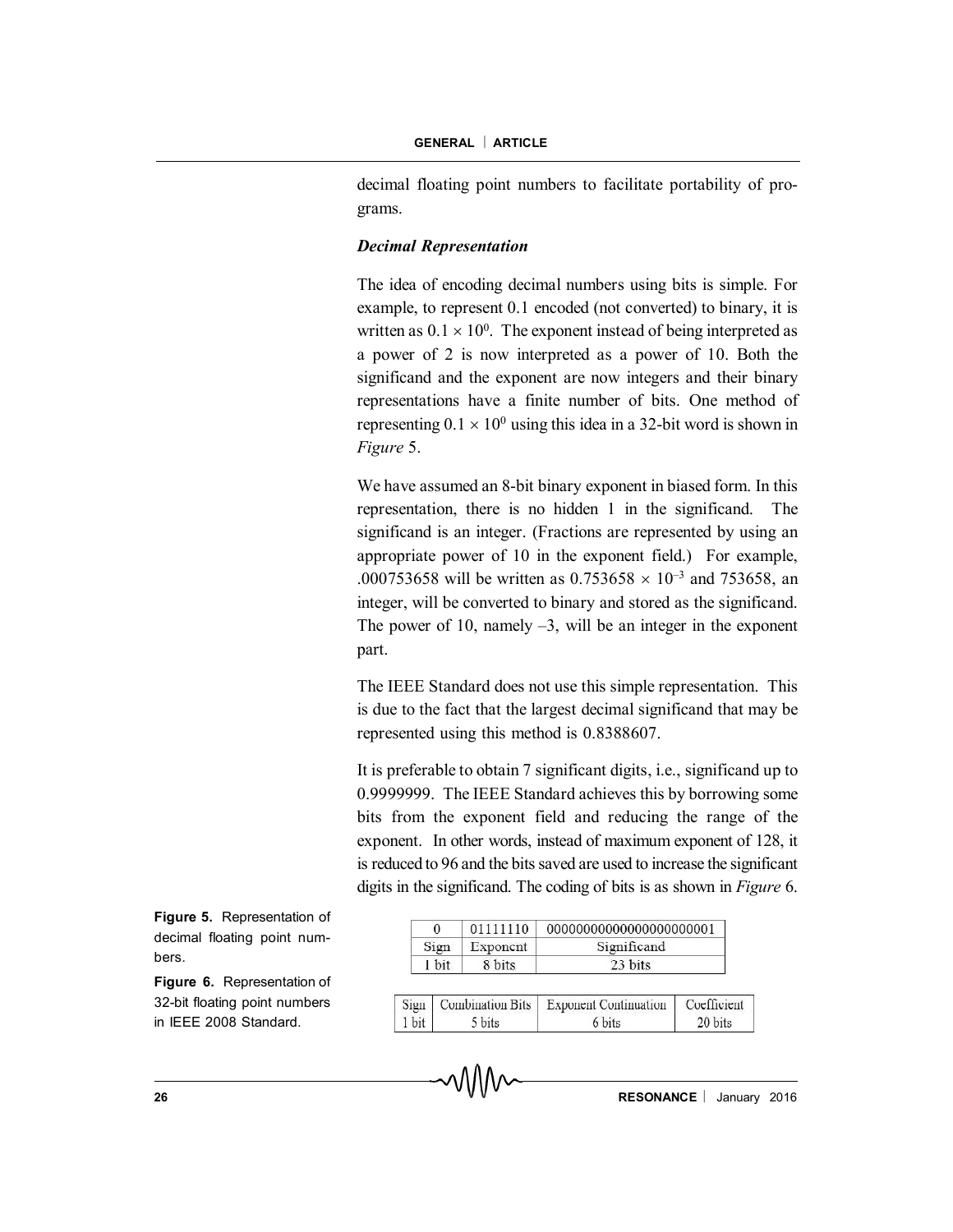Observe the difference in terminology for exponent and significand fields. In this coding, one part of the five combination bits is interpreted as exponent and the other part as an extension of significand bits using an ingenious method. This will be explained later in this section.

IEEE 2008 Standard defines two formats for representing decimal floating point numbers. One of them *converts* the binary significand field to a decimal integer between 0 and  $10^{p-1}$  where *p* is the number of significant bits in the significand. The other, called densely packed decimal form, *encodes* the bits in the significand field directly to decimal. Both methods represent decimal floating point numbers as shown below.

Decimal floating point number  $=(-1)^s \times f \times 10^{exp-bias}$ , where *s* is the sign bit, *f* is a decimal fraction (significand), *exp* and *bias* are decimal numbers. The fraction need not be normalized but is usually normalized with a non-zero most significant digit. There is no hidden bit as in the binary standard. The standard defines decimal floating point formats for 32-bit, 64-bit and 128-bit numbers.

# **Densely Packed Decimal Significand Representation**

Normally, when decimal numbers are coded to binary, 4 bits are required to represent each digit, as 3 bits give only 8 combinations that are not sufficient to represent 10 digits. Four bits give 16 combinations out of which we need only 10 combinations to represent decimal numbers from 0 to 9. Thus, we waste 6 combinations out of 16. For a 32-bit number, if 1 bit is used for sign, 8 bits for the exponent and 23 bits for the significand, the maximum positive value of the significand will be  $+0.799999$ . The exponent range will be 00 to 99. With a bias of 50, the maximum positive decimal number will be  $0.799999 \times 10^{49}$ .

The number of significand digits in the above coding is not sufficient. A clever coding scheme for decimal encoding of binary numbers was discovered by Cowlinshaw. This method encodes 10 bits as 3 decimal digits (remember that  $2^{10} = 1024$  and IEEE 2008 Standard defines two formats for representing decimal floating point numbers. One of them *converts* the binary significand field to a decimal integer between 0 and 10*<sup>p</sup>*–1 where *p* is the number of significant bits in the significand. The other, called densely packed decimal form, *encodes* the bits in the significand field directly to decimal.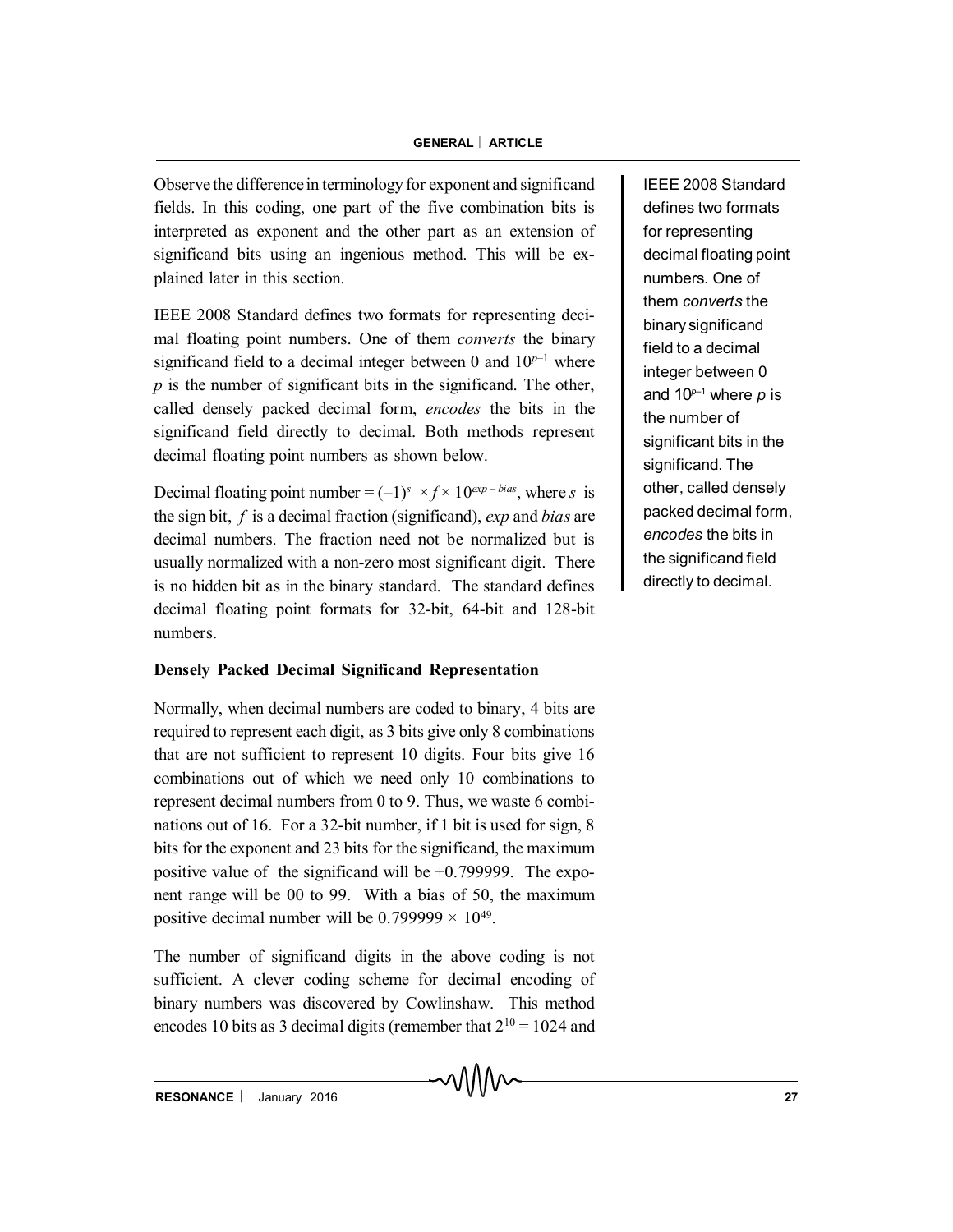one can encode 000 to 999 using the available 1024 combinations of 10 bits). IEEE 754 Standard uses this coding scheme. We will now describe the standard using this coding method for 32-bit numbers.

The standard defines the following:

- 1. A *sign bit* 0 for  $+$  and 1 for  $-$ .
- 2. A *combination field* of 5 bits. It is called a combination field as one part of it is used for the exponent and another part for the significand.
- 3. An *exponent continuation field* that is used for the exponent.
- 4. A *coefficient field* that encodes strings of 10 bits as 3 digits. Thus, 20 bits are encoded as 6 digits. This is part of the significand field.

For 32-bit IEEE word, the distribution of bits was given in *Figure* 6 which is reproduced below for ready reference.

| Sign | Combination field | Exponent continuation field | Coefficient field      |
|------|-------------------|-----------------------------|------------------------|
| bit  | bits              | bits                        | $\gamma_{\text{bits}}$ |

The 5 bits of the combination field are used to increase the coefficient field by 1 digit. It uses the first ten 4-bit combinations of 16 possible 4-bit combinations to represent this. As there are 32 combinations of 5 bits, out of which only 10 are needed to extend the coefficient digits, the remaining 22-bit combinations are available to increase the exponent range and also encode  $\infty$  and NaN. This is done by an ingenious method explained in *Table* 3.

| <b>Combination bits</b>       | <b>Type</b> | <b>Most</b><br>significant<br>bits of<br>exponent | <b>Most</b><br>significant<br>digit of<br>coefficient |
|-------------------------------|-------------|---------------------------------------------------|-------------------------------------------------------|
| $b_1$ $b_2$ $b_3$ $b_4$ $b_5$ |             |                                                   |                                                       |
| x y a b c                     | Finite      | x y                                               | $0$ a $b$ c                                           |
| 1 1 a b c                     | Finite      | a b                                               | 100c                                                  |
| 1110                          | $\infty$    |                                                   |                                                       |
|                               | NaN         |                                                   |                                                       |

**Table 3.** Use of combination bits in IEEE Decimal Standard.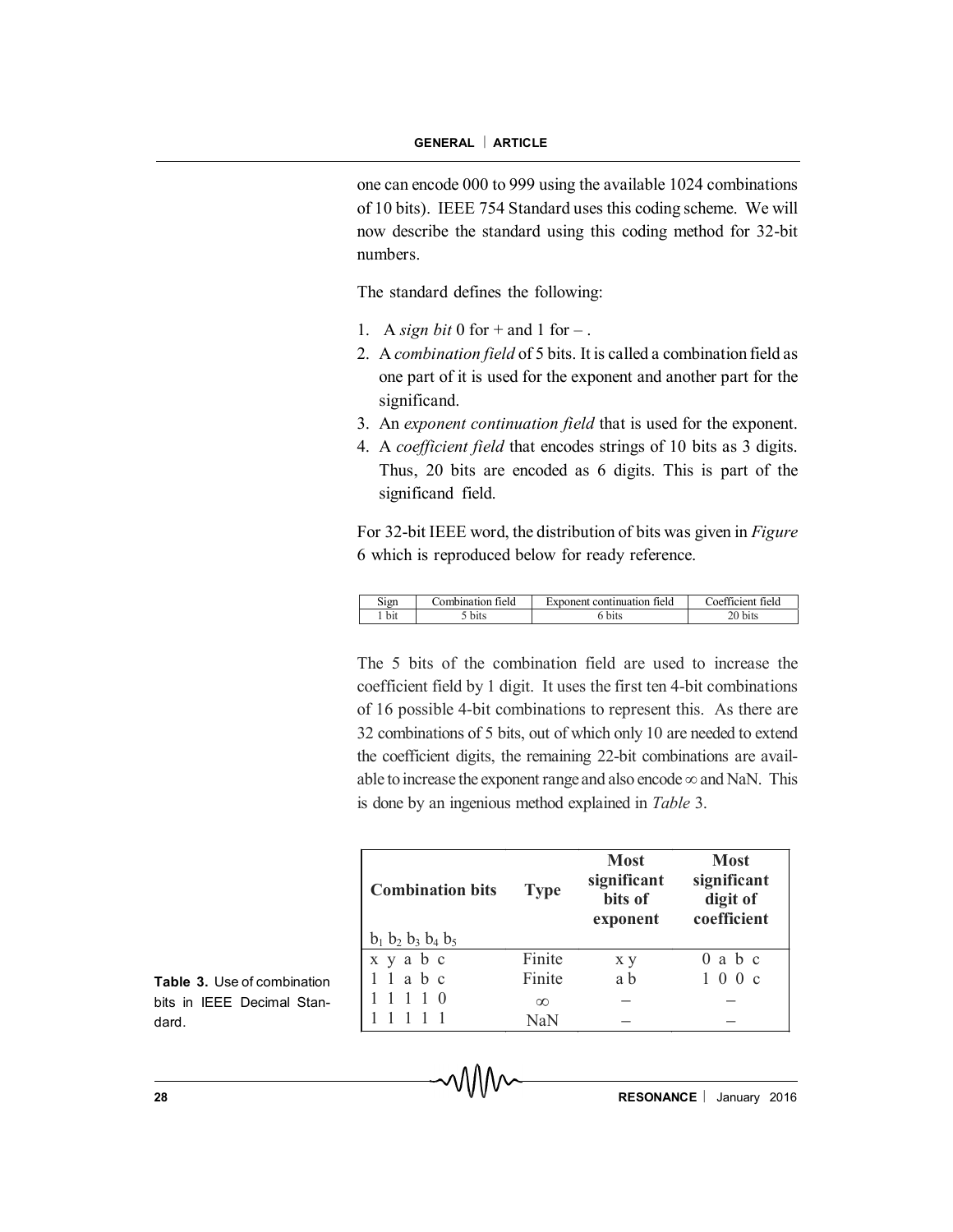| Sign bit                           |     |       |
|------------------------------------|-----|-------|
| Combination field (bits)           | 5   | 5     |
| Exponent continuation field (bits) | 8   | 12    |
| Coefficient field (bits)           | 50  | 110   |
| Number of bits in number           | 64  | 128   |
| Significant digits                 | 16  | 34    |
| Exponent range (decimal)           | 768 | 12288 |
| Exponent bias (decimal)            | 384 | 6144  |
|                                    |     |       |

**Table 4.** Decimal representation for 64-bit and 128-bit numbers.

Thus, the most significant 2 bits of the exponent are constrained to take on values 00, 01, 10. Using the 6 bits of exponent combination bits, we get an exponent range of  $3 \times 2^6 = 192$ . The exponent bias is 96. (Remember that the exponent is an integer that can be exactly represented in binary.) With the addition of 1 significant digit to the 6 digits of the coefficient bits, the decimal representation of 32-bit numbers has 7 significant digits. The largest number that can be stored is  $0.9999999 \times 10^{96}$ . A similar method is used to represent 64- and 128-bit floating point numbers. This is shown in *Table* 4.

In the IEEE 2008 Decimal Standard, the combination bits along with exponent bits are used to represent NaN, signaling NaN and  $\pm \infty$  as shown in *Table* 5.

| Quantity    | Sign bit          | <b>Combination</b> bits                       |  |
|-------------|-------------------|-----------------------------------------------|--|
|             | $b_{0}$           | $b_1$ , $b_2$ , $b_3$ , $b_4$ , $b_5$ , $b_6$ |  |
| <b>SNaN</b> | $0$ or $1$        | 1 1 1 1 1 1                                   |  |
| QNaN        | $0 \text{ or } 1$ | 1 1 1 1 1 0                                   |  |
| $+\infty$   | 0                 | 1 1 1 1 0 x                                   |  |
| $-\infty$   | 1                 | 1 1 1 1 0 x                                   |  |
| $+0$        | $\Omega$          | $00000 \times$                                |  |
| $-0$        | 1                 | 0 0 0 0 0 x                                   |  |
|             |                   | (x is 0 or 1)                                 |  |

**Table 5.** Representation of NaNs,  $\pm \infty$ , and  $\pm 0$ .